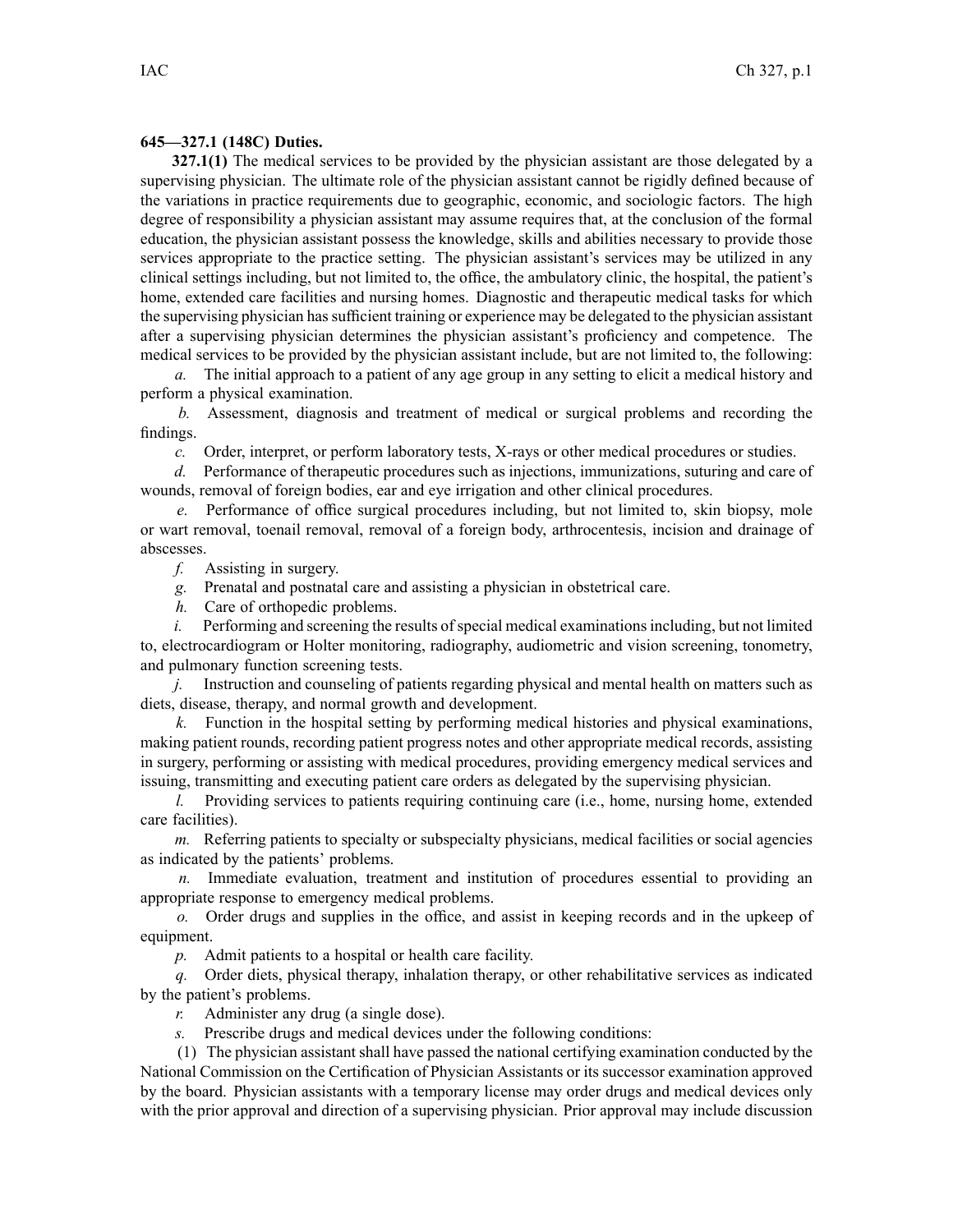of the specific medical problems with <sup>a</sup> supervising physician prior to the patient's being seen by the physician assistant.

(2) The physician assistant may not prescribe Schedule II controlled substances which are listed as depressants in Iowa Code chapter [124](https://www.legis.iowa.gov/docs/ico/chapter/124.pdf). The physician assistant may order Schedule II controlled substances which are listed as depressants in Iowa Code chapter [124](https://www.legis.iowa.gov/docs/ico/chapter/124.pdf) only with the prior approval and direction of <sup>a</sup> physician. Prior approval may include discussion of the specific medical problems with <sup>a</sup> supervising physician prior to the patient's being seen by the physician assistant.

(3) The physician assistant shall inform the board of any limitation on the prescriptive authority of the physician assistant in addition to the limitations set out in 327.1(1)*"s"*(2).

(4) A physician assistant shall not prescribe substances that the supervising physician does not have the authority to prescribe excep<sup>t</sup> as allowed in 327.1(1)*"n."*

(5) The physician assistant may prescribe, supply and administer drugs and medical devices in all settings including, but not limited to, hospitals, health care facilities, health care institutions, clinics, offices, health maintenance organizations, and outpatient and emergency care settings excep<sup>t</sup> as limited by 327.1(1)*"s"*(2).

(6) A physician assistant who is an authorized prescriber may request, receive, and supply sample drugs and medical devices excep<sup>t</sup> as limited by 327.1(1)*"s"*(2).

(7) The board of physician assistants shall be the only board to regulate the practice of physician assistants relating to prescribing and supplying prescription drugs, controlled substances and medical devices.

*t.* Supply properly packaged and labeled prescription drugs, controlled substances or medical devices when pharmacist services are not reasonably available or when it is in the best interests of the patient as delegated by <sup>a</sup> supervising physician.

(1) When the physician assistant is the prescriber of the medications under 327.1(1)*"s,"* these medications shall be supplied for the purpose of accommodating the patient and shall not be sold for more than the cost of the drug and reasonable overhead costs as they relate to supplying prescription drugs to the patient and not at <sup>a</sup> profit to the physician or physician assistant.

 $(2)$  When a physician assistant supplies medication on the direct order of a physician, subparagraph (1) does not apply.

(3) A nurse or staff assistant may assist the physician assistant in supplying medications when prescriptive drug supplying authority is delegated by <sup>a</sup> supervising physician to the physician assistant under 327.1(1)*"s."*

*u.* When <sup>a</sup> physician assistant supplies medications as delegated by <sup>a</sup> supervising physician in <sup>a</sup> remote site, the physician assistant shall secure the regular advice and consultation of <sup>a</sup> pharmacist regarding the distribution, storage and appropriate use of presciption drugs, controlled substances, and medical devices.

*v.* May, at the reques<sup>t</sup> of the peace officer, withdraw <sup>a</sup> specimen of blood from <sup>a</sup> patient for the purpose of determining the alcohol concentration or the presence of drugs.

*w.* Direct medical personnel, health professionals and others involved in caring for patients in the execution of patient care.

*x.* May authenticate medical forms by signing the form and including <sup>a</sup> supervising physician's name.

*y.* Perform other duties appropriate to <sup>a</sup> physician's practice.

*z*. Health care providers shall consider the instructions of the physician assistant to be instructions of <sup>a</sup> supervising physician if the instructions concern duties delegated to the physician assistant by the supervising physician.

**327.1(2)** Emergency medicine duties.

*a.* A physician assistant may be <sup>a</sup> member of the staff of an ambulance or rescue squad pursuan<sup>t</sup> to Iowa Code chapter [147A](https://www.legis.iowa.gov/docs/ico/chapter/147A.pdf).